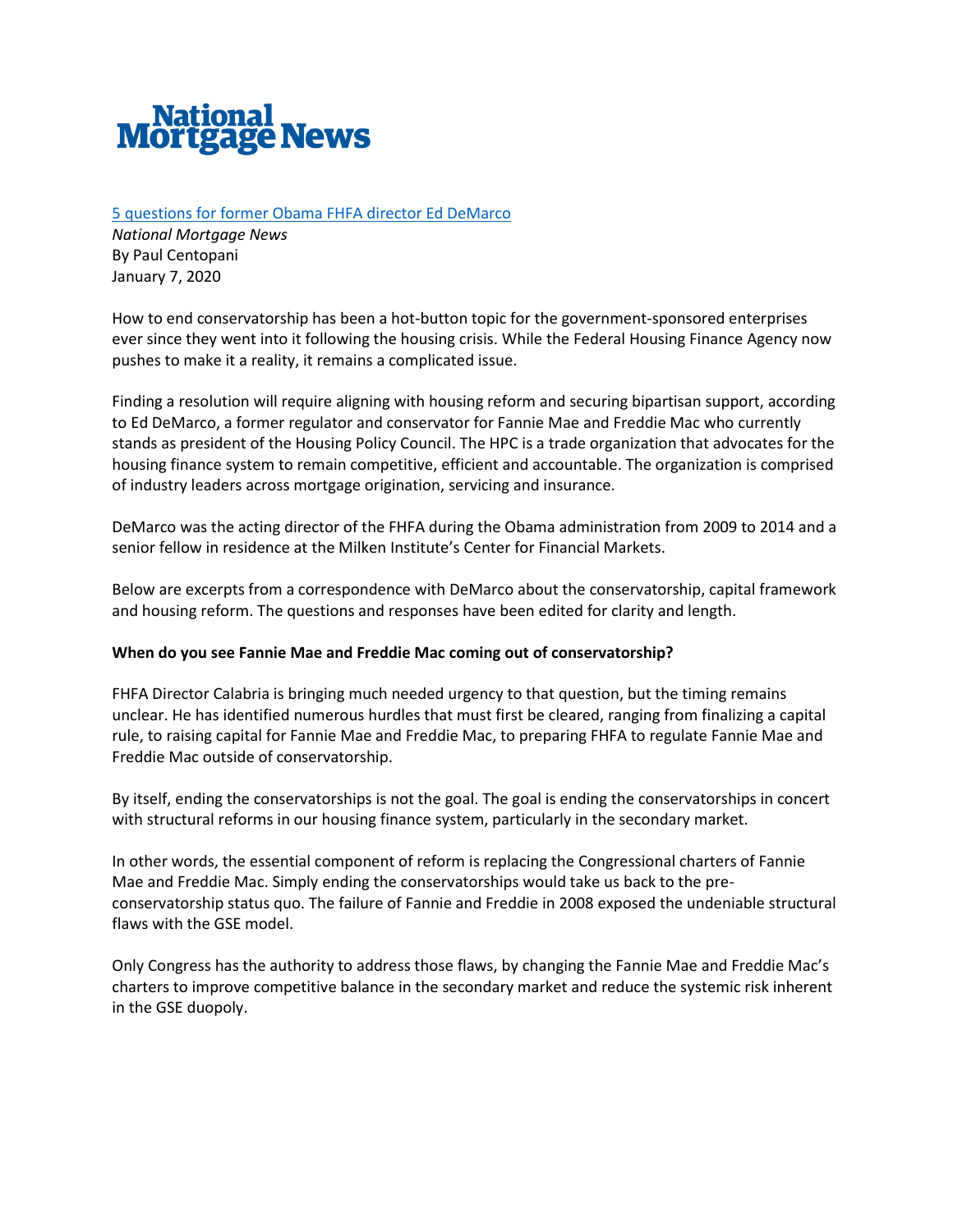

### **What would it take to get them there?**

Ending the conservatorships in the context of true reform requires the Administration and Congress to align on a legislative solution. However, FHFA can make great strides in preparing the GSEs and the market for that outcome.

When I was acting FHFA Director, we embarked on a series of reforms designed to both serve the conservatorship mandate and help Congress and the Administration achieve true reform. Those efforts are reflected in all leading proposals today, including credit risk transfer and a common securitization platform.

Director Calabria is driving FHFA to continue building the reform pathway. The more FHFA can accomplish administratively, the easier it will be for Congress to focus on the remaining issues that only it can resolve — which include replacing the GSE charters, providing for an explicit government guarantee on MBS, and crafting a more effective affordable housing mandate.

Administrative reforms provide the means to assess the impact and performance of reform components and build out the needed infrastructure in advance of legislation. Credit risk transfer is a good example of this approach.

#### **What capital framework would you like to see them under?**

The Housing Policy Council believes that the FHFA's 2018 proposed capital framework is a good structure. It relied upon capital charges based upon granular risk characteristics of individual mortgages, plus capital set aside to cover other potential losses associated with market risk, operational risk, and model risk. Yet, that proposal needs significant refinement, which is why HPC advocated for a reproposal back in 2018. So, we are pleased that FHFA intends to do just that.

In our view, four key issues with the earlier proposal need to be addressed:

The first is for FHFA to direct the GSEs to release those portions of their historical loan files that are still not public. These files reflect riskier loans and more adverse outcomes than what has been published todate. With the release of this data, along with the release of the models and assumptions used by FHFA in the proposed capital framework, market participants can validate, or critique, the credit risk assessments embedded in the proposed capital charges.

Second, FHFA needs to fix the framework's procyclicality by incorporating some reasonable measure of fundamental value that would enable counter-cyclical capital charges.

Third, FHFA should work with other prudential regulators to achieve some reasonable standard of comparability in their capital regulations for mortgage credit risk. Consistent capital standards will enable all lenders to make rational decisions on whether to hold mortgages on their books, to sell and